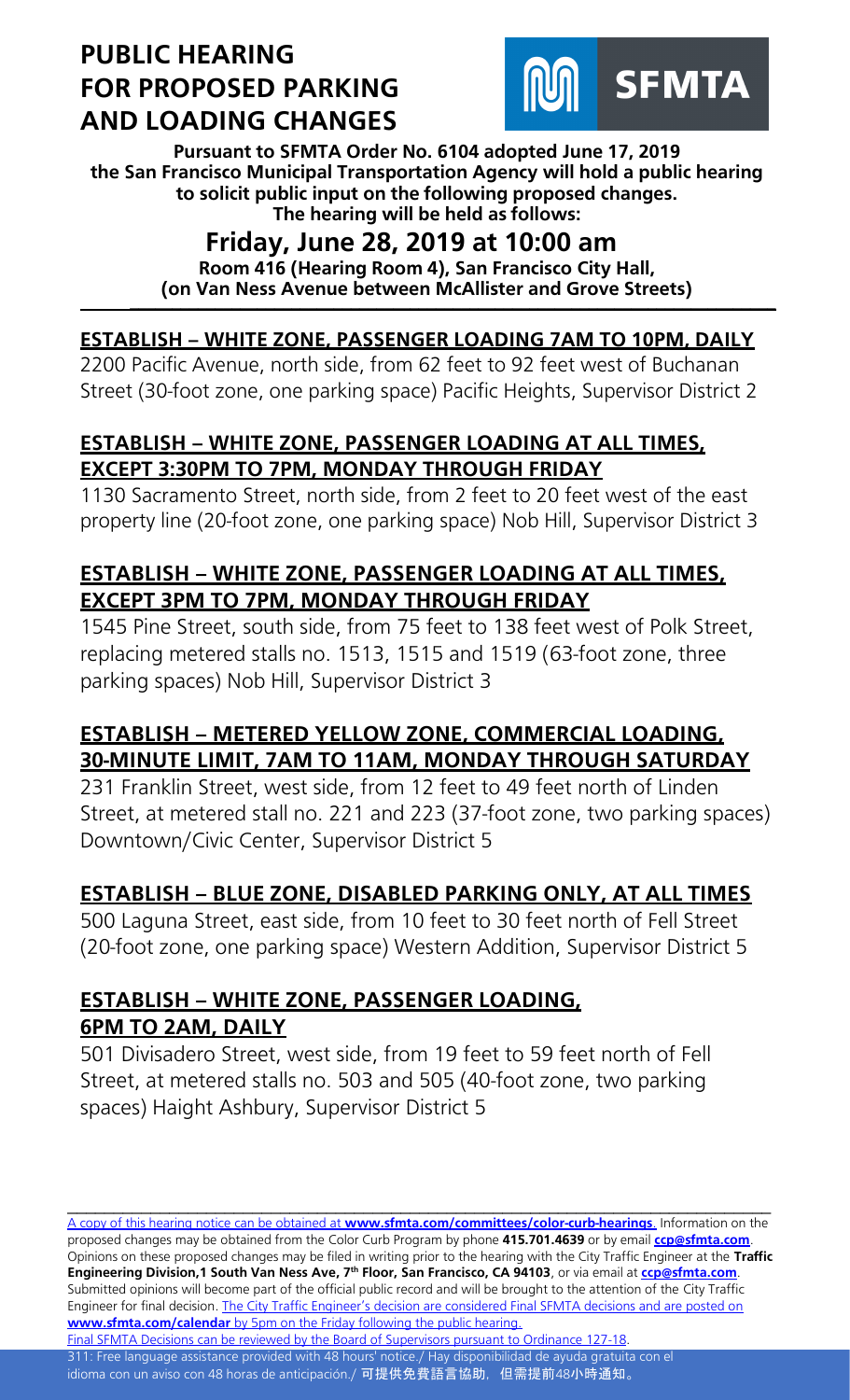

**Pursuant to SFMTA Order No. 6104 adopted June 17, 2019 the San Francisco Municipal Transportation Agency will hold a public hearing to solicit public input on the following proposed changes. The hearing will be held as follows:**

## **Friday, June 28, 2019 at 10:00 am**

**Room 416 (Hearing Room 4), San Francisco City Hall, (on Van Ness Avenue between McAllister and Grove Streets) \_\_\_\_\_\_\_\_\_\_\_\_\_\_\_\_\_\_\_\_\_\_\_\_\_\_\_\_\_\_\_\_\_\_\_\_\_\_\_\_\_\_\_\_\_\_\_\_\_\_\_\_\_\_\_\_\_\_\_\_\_\_\_\_\_\_\_\_\_\_\_\_\_\_\_\_**

#### **REVOKE – METERED YELLOW ZONE, COMMERCIAL LOADING, 30-MINUTE TIME LIMIT, 7AM TO 6PM, MONDAY THROUGH FRIDAY ESTABLISH – RED ZONE, NO PARKING ANY TIME**

"1405" 4<sup>th</sup> Street, east side, from 13 feet to 29 feet south of Mission Bay Boulevard South, removing metered stall no. 1401 (16-foot zone, one parking space) South of Market, Supervisor District 6

## **ESTABLISH – DUAL USE ZONE:**

## **METERED YELLOW ZONE, COMMERCIAL LOADING, 30-MINUTE LIMIT 7AM TO 6PM, MONDAY THROUGH FRIDAY, AND PASSENGER LOADING ZONE AT ALL OTHER TIMES**

"1415"  $4<sup>th</sup>$  Street, east side, from 29 feet to 73 feet south of Mission Bay Boulevard South, at reconfigured metered stall no. 1403 and 1405 (44-foot zone, two parking spaces) South of Market, Supervisor District 6

## **ESTABLISH – WHITE ZONE, PASSENGER LOADING AT ALL TIMES**

1550 4th Street, west side, from 120 feet to 141 feet south of Nelson Rising Lane (extending hours of operation for an existing 41-foot zone, two parking spaces) South of Market, Supervisor District 6

## **ESTABLISH – PASSENGER LOADING ZONE AT ALL TIMES**

"1650" 4th Street, west side, from the crosswalk at Gene Friend Way to 190 feet southerly (extending hours of operation for an existing 190-foot zone) South of Market, Supervisor District 6

## **ESTABLISH – PASSENGER LOADING ZONE AT ALL TIMES**

455 Mission Bay Boulevard South, south side, from 170 feet to 230 feet east of 3rd Street (extending hours of operation for an existing 60-foot zone) South of Market, Supervisor District 6

A copy of this hearing notice can be obtained at **[www.sfmta.com/committees/color-curb-hearings](https://www.sfmta.com/committees/color-curb-hearings)**. Information on the proposed changes may be obtained from the Color Curb Program by phone **415.701.4639** or by email **[ccp@sfmta.com](mailto:ccp@sfmta.com)**. Opinions on these proposed changes may be filed in writing prior to the hearing with the City Traffic Engineer at the **Traffic Engineering Division,1 South Van Ness Ave, 7 th Floor, San Francisco, CA 94103**, or via email at **[ccp@sfmta.com](mailto:ccp@sfmta.com)**. Submitted opinions will become part of the official public record and will be brought to the attention of the City Traffic Engineer for final decision. The City Traffic Engineer's decision are considered Final SFMTA decisions and are posted on **www.sfmta.com/calendar** [by 5pm on the Friday following the public hearing.](https://www.sfmta.com/calendar) [Final SFMTA Decisions can be reviewed by the Board of Supervisors pursuant to Ordinance 127-18.](https://sfbos.org/sites/default/files/o0127-18.pdf)

\_\_\_\_\_\_\_\_\_\_\_\_\_\_\_\_\_\_\_\_\_\_\_\_\_\_\_\_\_\_\_\_\_\_\_\_\_\_\_\_\_\_\_\_\_\_\_\_\_\_\_\_\_\_\_\_\_\_\_\_\_\_\_\_\_\_\_\_\_\_\_\_\_\_\_\_

311: Free language assistance provided with 48 hours' notice./ Hay disponibilidad de ayuda gratuita con el idioma con un aviso con 48 horas de anticipación./ <mark>可提供免費語言協助, 但需提前48小時通知。</mark>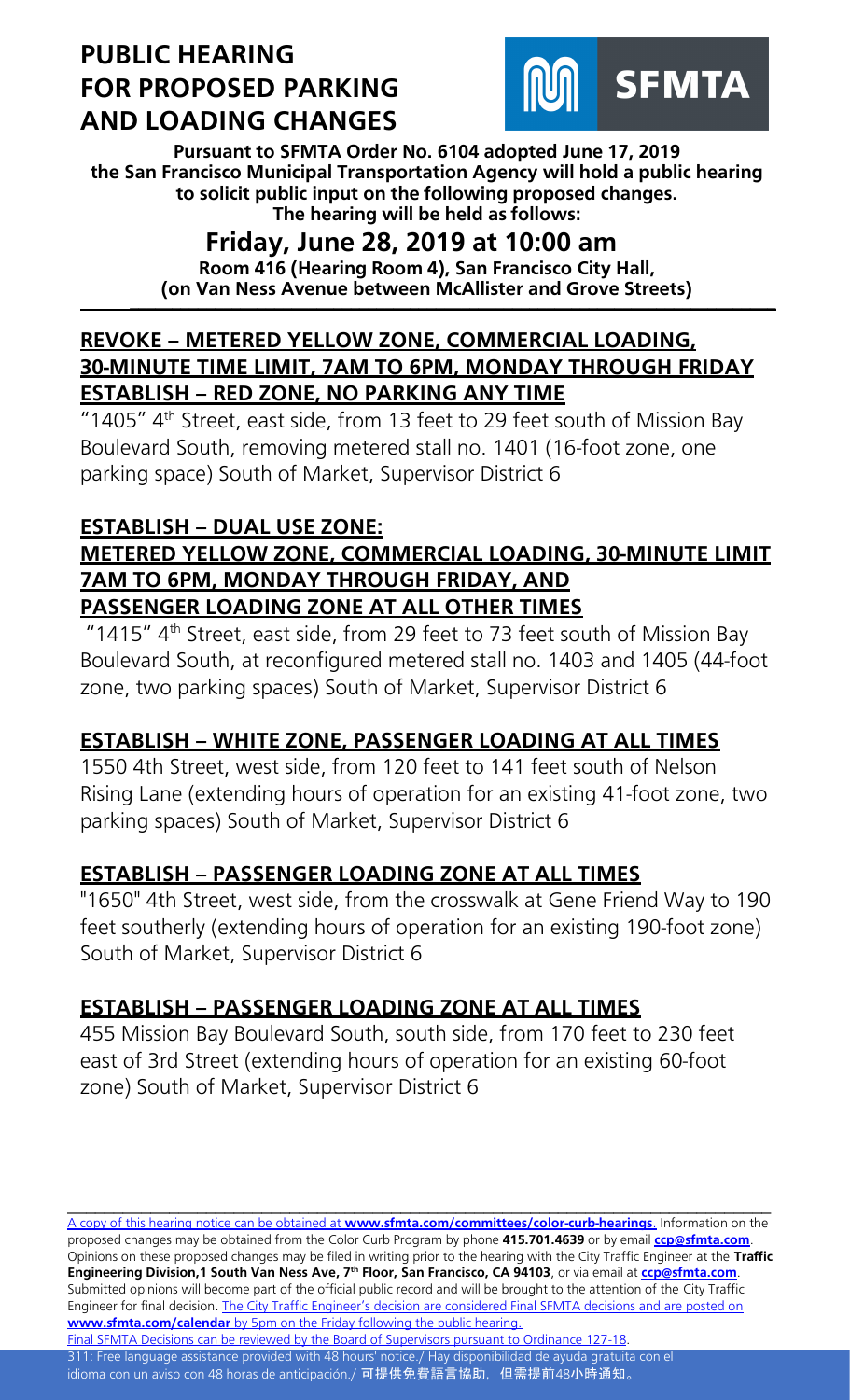

**Pursuant to SFMTA Order No. 6104 adopted June 17, 2019 the San Francisco Municipal Transportation Agency will hold a public hearing to solicit public input on the following proposed changes. The hearing will be held as follows:**

# **Friday, June 28, 2019 at 10:00 am**

**Room 416 (Hearing Room 4), San Francisco City Hall, (on Van Ness Avenue between McAllister and Grove Streets) \_\_\_\_\_\_\_\_\_\_\_\_\_\_\_\_\_\_\_\_\_\_\_\_\_\_\_\_\_\_\_\_\_\_\_\_\_\_\_\_\_\_\_\_\_\_\_\_\_\_\_\_\_\_\_\_\_\_\_\_\_\_\_\_\_\_\_\_\_\_\_\_\_\_\_\_**

## **ESTABLISH – WHITE ZONE, PASSENGER LOADING, AT ALL TIMES**

"66" McCoppin Street, north side, from 3 feet to 69 feet west of the east property line (66-foot zone, three parking spaces) South of Market, Supervisor District 6

## **ESTABLISH – BLUE ZONE, DISABLED PARKING ONLY, AT ALL TIMES**

8 Laguna Street, east side, from 33 feet to 50 feet north of Hermann Street (17-foot zone, one parking space) Western Addition, Supervisor District 8

## **ESTABLISH – PASSENGER LOADING ZONE 7AM TO 10PM, DAILY**

95 Laguna Street, west side, from 20 feet to 60 feet south of Waller Street (40-foot zone, two parking spaces) Western Addition, Supervisor District 8

## **ESTABLISH – METERED YELLOW ZONE, COMMERCIAL LOADING, 30-MINUTE LIMIT, 7AM TO 6PM, MONDAY THROUGH SATURDAY**

431 Jones Street, west side, from 5 feet to 46 feet north of Antonio Street, at metered stalls no. 417 and 419 (41-foot zone, two parking spaces) Downtown/Civic Center, Supervisor District 6

#### **REVOKE – PASSENGER LOADING ZONE 7AM TO 7PM, MONDAY THROUGH SATURDAY**

60 Spear Street, west side, from 7 feet to 81 feet north of Mission Street (74-foot zone) Financial District, Supervisor District 6

## **ESTABLISH – RED ZONE, NO PARKING ANY TIME**

60 Spear Street, west side, from Mission Street 29 feet northerly (29-foot zone) Financial District, Supervisor District 6

#### **ESTABLISH – METERED YELLOW ZONE, 6-WHEEL COMMERCIAL LOADING, 1-HOUR TIME LIMIT, 7AM TO 6PM, MONDAY THROUGH SATURDAY**

60 Spear Street, west side, from 29 feet to 81 feet north of Mission Street (52-foot zone, two parking spaces) Financial District, Supervisor District 6

\_\_\_\_\_\_\_\_\_\_\_\_\_\_\_\_\_\_\_\_\_\_\_\_\_\_\_\_\_\_\_\_\_\_\_\_\_\_\_\_\_\_\_\_\_\_\_\_\_\_\_\_\_\_\_\_\_\_\_\_\_\_\_\_\_\_\_\_\_\_\_\_\_\_\_\_

A copy of this hearing notice can be obtained at **[www.sfmta.com/committees/color-curb-hearings](https://www.sfmta.com/committees/color-curb-hearings)**. Information on the proposed changes may be obtained from the Color Curb Program by phone **415.701.4639** or by email **[ccp@sfmta.com](mailto:ccp@sfmta.com)**. Opinions on these proposed changes may be filed in writing prior to the hearing with the City Traffic Engineer at the **Traffic Engineering Division,1 South Van Ness Ave, 7 th Floor, San Francisco, CA 94103**, or via email at **[ccp@sfmta.com](mailto:ccp@sfmta.com)**. Submitted opinions will become part of the official public record and will be brought to the attention of the City Traffic Engineer for final decision. The City Traffic Engineer's decision are considered Final SFMTA decisions and are posted on **www.sfmta.com/calendar** [by 5pm on the Friday following the public hearing.](https://www.sfmta.com/calendar)

[Final SFMTA Decisions can be reviewed by the Board of Supervisors pursuant to Ordinance 127-18.](https://sfbos.org/sites/default/files/o0127-18.pdf) 311: Free language assistance provided with 48 hours' notice./ Hay disponibilidad de ayuda gratuita con el idioma con un aviso con 48 horas de anticipación./ 可提供免費語言協助, 但需提前48小時通知。